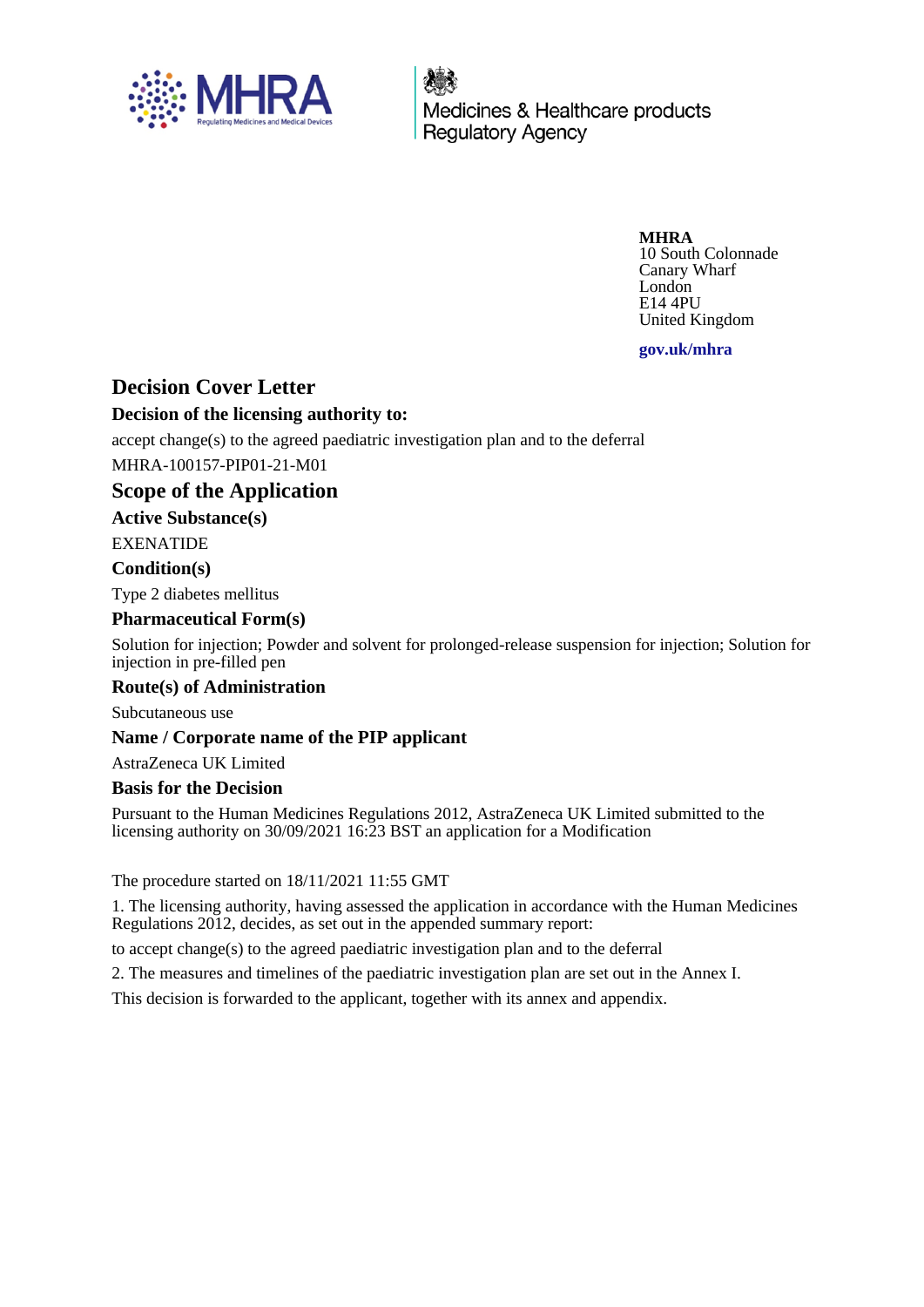

Medicines & Healthcare products **Regulatory Agency** 

> **MHRA** 10 South Colonnade Canary Wharf London E14 4PU United Kingdom

**gov.uk/mhra**

## **Final Decision Letter**

MHRA-100157-PIP01-21-M01

Of 13/12/2021 13:09 GMT

On the adopted decision for EXENATIDE (MHRA-100157-PIP01-21-M01) in accordance with the Human Medicines Regulations 2012.

The licensing authority, in accordance with the Human Medicines Regulations 2012, has adopted this decision:

Agreement on modification of a paediatric investigation plan (including modification of a waiver or deferral included in that paediatric investigation plan)

This decision applies to a Modification for EXENATIDE, Solution for injection; Powder and solvent for prolonged-release suspension for injection; Solution for injection in pre-filled pen , Subcutaneous use .

This decision is addressed to AstraZeneca UK Limited, 600 Capability Green, Luton, United Kingdom, LU1 3LU

## **ANNEX I**

### **1. Waiver**

### **1.1 Condition:**

Treatment of Type 2 diabetes mellitus The waiver applies / applied to: Paediatric Subset(s): The paediatric population from birth to less than 10 years of age Pharmaceutical form(s): Solution for injection; Solution for injection in pre-filled pen; Powder and solvent for prolonged-release suspension for injection Route(s) of administration: Subcutaneous use Reason for granting waiver: on the grounds that the disease or condition for which the specific medicinal product is intended does not occur in the specified paediatric subset(s).

## **2. Paediatric Investigation Plan:**

### **2.1 Condition(s):**

Treatment of Type 2 Diabetes Mellitus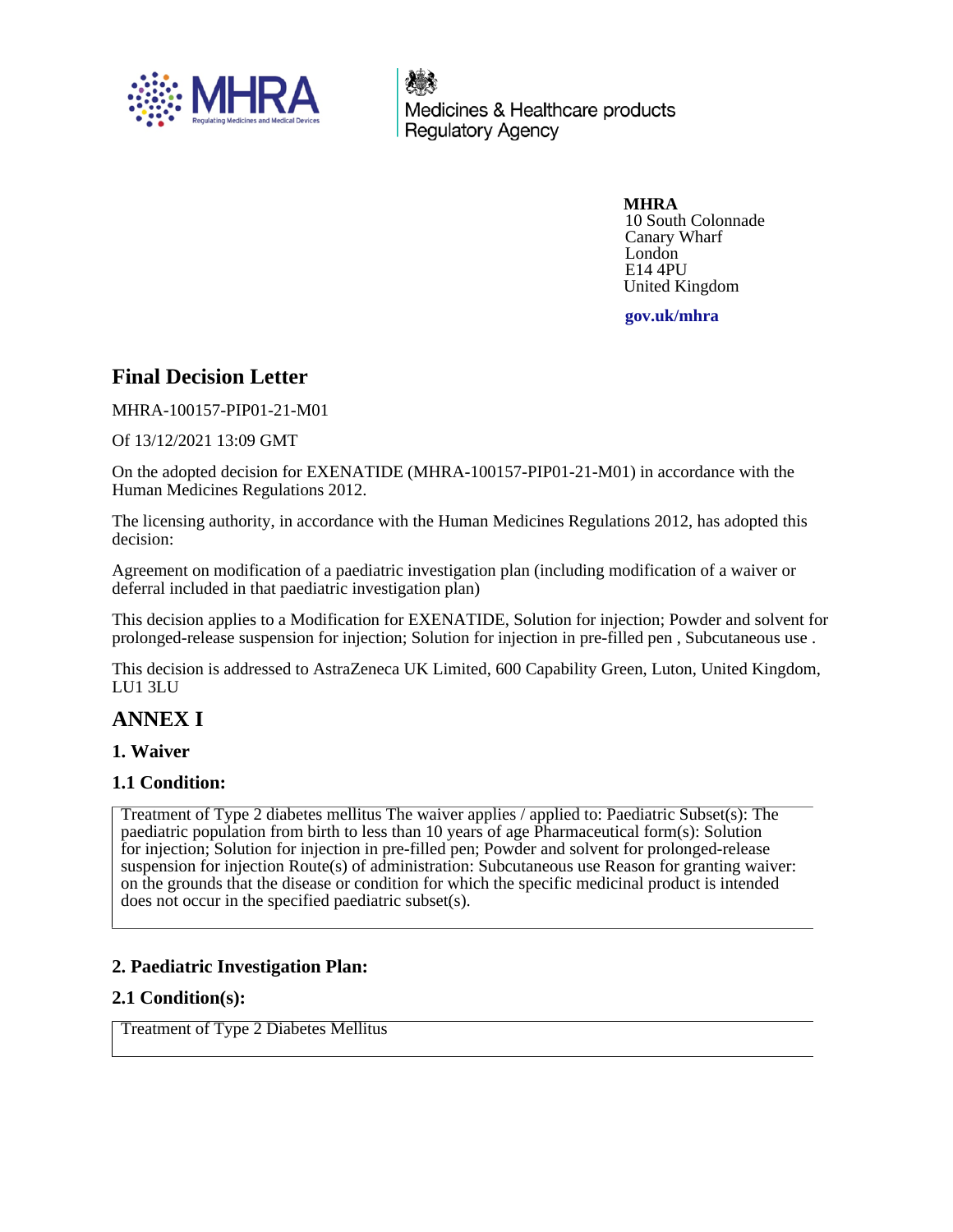#### **2.2 Indication(s) targeted by the PIP:**

Non-Insulin dependent diabetes mellitus (treatment including thiazolidinediones) Non-Insulin dependent diabetes mellitus - in combination with insulin (with or without oral antidiabetics) Non-Insulin dependent diabetes mellitus (excluding treatment with thiazolidinediones)

#### **2.3 Subset(s) of the paediatric population concerned by the paediatric development:**

The paediatric population from 10 years to less than 18 years of age

### **2.4 Pharmaceutical Form(s):**

Solution for injection; Solution for injection in pre-filled pen; Powder and solvent for prolongedrelease suspension for injection

### **2.5 Studies:**

| <b>Study Type</b>           | <b>Number of Studies</b> | <b>Study Description</b>                                                                                                                                                                                                                                                                                                                                                                                                                                                                                                                                                                                                                                                                                                                                                                                                                           |
|-----------------------------|--------------------------|----------------------------------------------------------------------------------------------------------------------------------------------------------------------------------------------------------------------------------------------------------------------------------------------------------------------------------------------------------------------------------------------------------------------------------------------------------------------------------------------------------------------------------------------------------------------------------------------------------------------------------------------------------------------------------------------------------------------------------------------------------------------------------------------------------------------------------------------------|
| <b>Quality Measures</b>     | $\overline{0}$           | Not applicable                                                                                                                                                                                                                                                                                                                                                                                                                                                                                                                                                                                                                                                                                                                                                                                                                                     |
| <b>Non-Clinical Studies</b> | $\overline{2}$           | Study 1 Juvenile toxicity study in<br>male rats to investigate potential<br>effects of Bydureon on sexual<br>maturation Study 2 Juvenile toxicity<br>study in female rats to investigate<br>potential effects of Bydureon on<br>sexual maturation.                                                                                                                                                                                                                                                                                                                                                                                                                                                                                                                                                                                                 |
| <b>Clinical Studies</b>     | $\overline{3}$           | Study 3 Randomised, single-<br>blind, dose-escalating, placebo-<br>controlled crossover study to<br>evaluate the pharmacokinetics,<br>pharmacodynamics and tolerability<br>of exenatide in adolescent patients<br>with type 2 diabetes mellitus<br>$(2993-124)$ Study 4 Double-blind,<br>placebo-controlled, randomized,<br>multi-center parallel study of the<br>safety and efficacy of exenatide<br>twice daily (as monotherapy<br>and adjunctive therapy to oral<br>antidiabetic agents) in children and<br>adolescents with type 2 diabetes<br>mellitus (H8O-MC-GWBQ) Study<br>5 Double-blind, placebo-controlled,<br>randomized, multi-center parallel<br>study of the safety and efficacy of<br>exenatide once weekly (bydureon),<br>as monotherapy and adjunctive<br>therapy to oral antidiabetic agents<br>and/or insulin, in children and |